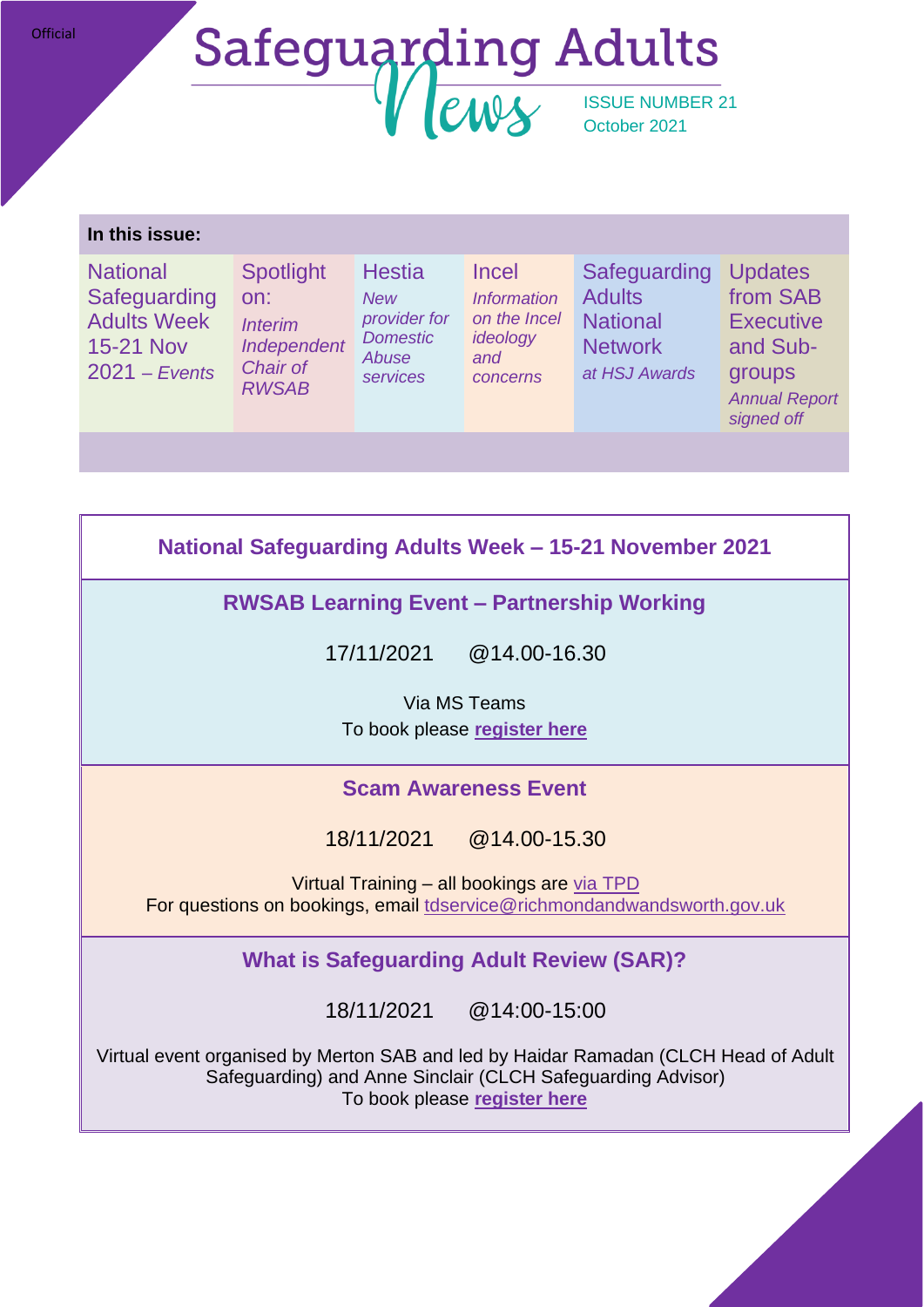

## *Christabel Shawcross Interim Independent Chair to RWSAB*

We are pleased to introduce our new Interim Independent Chair of Richmond and Wandsworth Safeguarding Adults Board – Christabel Shawcross.

In her own words, Christabel is "delighted to have been offered this important role". She is currently Independent Chair of the Camden SAB and previously was 5 years the Chair at Tower Hamlets and 18 months at Enfield. She has a wealth of experience developing partnerships with health and social care and working to engage with local communities. She has always promoted Safeguarding strategies and awareness as Strategic Director/Deputy Managing Director in the Royal Brough of Windsor and Maidenhead, previously working as AD Adult Social Care in London, and also as policy adviser at the Department of Health, Social Services Inspectorate. Professionally she is a registered social worker and is keen to get to know all of you and the safeguarding issues for residents in Richmond and Wandsworth.

Over the next few months, Christabel will have an opportunity to attend our meetings and sub-groups and meet with you. We hope you will give her a warm welcome!

# $\Box$ o $\Box$ o

## **Domestic Abuse Support**

*Message from Community Safety Partnership*

From midnight on **01 November 2021**, the provision of advocacy and emergency accommodation services for survivors of domestic abuse in Richmond and Wandsworth will be undertaken by [Hestia](http://www.hestia.org/).

Hestia are one of the largest providers of Domestic Abuse services across London and the South East, as well as campaigning and advocating nationally on the issues that affect survivors. They will offer emotional and practical support to survivors who are experiencing domestic abuse and ensure every service user has an up-to-date risk assessment and individual support plan tailored to their needs.

The practical effect for anyone wishing to access support will be minimal, with Hestia providing the lead advocacy and safety planning that had previously been undertaken by Refuge/Victim Support. Refuge will continue to deliver their Complex Needs support for survivors.

The new contact number for Hestia is **020 3879 3544** and email is [RichWan.IDVA@hestia.org.](mailto:RichWan.IDVA@hestia.org) The council website will also be amended to reflect changes and the new Hestia referral form will also be accessible.

There are no changes to the availability of the **National Domestic Abuse Helpline 0808 2000 247** and other specialist organisations who offer advice and support.

Survivors who are currently being supported by Refuge in Richmond or Victim Support in Wandsworth will be notified of the changes and supported around any transition to either Hestia or other services as necessary.

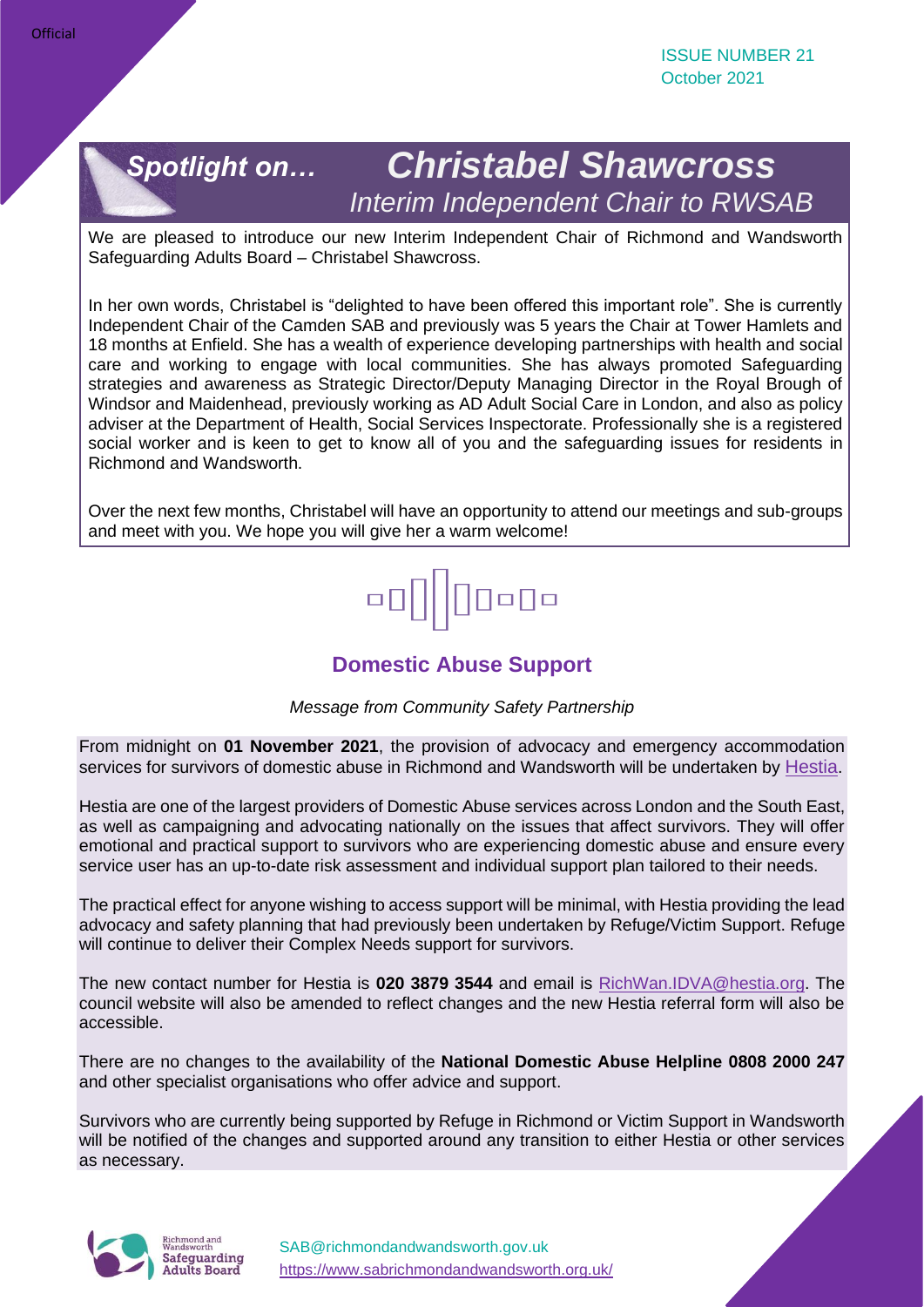### **Information on Incels**

In light of the recent Plymouth tragedy in August 2021, where a man killed five people before turning a gun on himself, RWSAB would like to share some useful information with partners around the Incel ideology and concerns. Below are some key points provided by the police.

Please also see the link below for more information. [Incels: A Guide to Symbols and Terminology](https://eur01.safelinks.protection.outlook.com/?url=https%3A%2F%2Fmoonshotteam.com%2Fincels-symbols-and-terminology%2F&data=04%7C01%7CVirindar.Basi%40richmondandwandsworth.gov.uk%7C547439c39c754ebb135308d963ddcaeb%7Cd9d3f5acf80349be949f14a7074d74a7%7C0%7C0%7C637650626781423896%7CUnknown%7CTWFpbGZsb3d8eyJWIjoiMC4wLjAwMDAiLCJQIjoiV2luMzIiLCJBTiI6Ik1haWwiLCJXVCI6Mn0%3D%7C1000&sdata=ZA8JisHYhO9VyLS2MzSw%2F%2FR8AMvxUH1aydHAa6s7eDo%3D&reserved=0) - Moonshot (moonshotteam.com)

#### **What is an Incel?**

The world of involuntary celibates is predominantly male community with the term 'Incel' referring to 'involuntary celibates'. It is a mainly online subculture who define themselves as unable to find a romantic or sexual partner despite desiring one, a state they describe as 'Inceldom'.

Involuntary celibates (incels) are men who define themselves by their inability to form or access sexual relationships with women. They believe this is the combined result of genetic factors, evolutionarily determined traits in women, and inequitable social structures. Incels are predominantly interested in accessing sex with women. They generally identify themselves as mainly white, heterosexual males. There are several known sub-groups in existence typically inferring the Incels' ethnicity for example "Currycel", "Ricecel". There is a community for female involuntary celibates referred to as "Femcel".

With the advancement of women's rights, independence, and sexual freedoms, incels believe women's behaviour now dominates the sexual marketplace where women are now selective with their sexual relationships.

In the UK this "new" ideology is becoming more apparent due to the ease with which persons can access the community online. Despite existing largely online and often posting on public forums, Incels are a closed community who prefer to hide their true identities. Discussions in forums are often characterised by resentment, misanthropy, self-loathing, racism, a sense of entitlement to sex & the endorsement of violence against sexually active people.

#### **Risks:**

The risks Incels pose are due to their interest in the ideology and actions of extremist groups that offer access to sex or disrupt society through targeted violence. Incels discuss the merits of both violent far-right groups and jihadists, which advocate for traditional gender roles or sexual slavery, as potential solutions to their virginity.

There are incels who have engaged in societal violence, such as the Canadian terrorist Alek Minassian, who committed the 2018 Toronto van attack. Incels also discuss unrelated terror attacks, questioning whether the perpetrator was motivated by inceldom, and debating the merits of societal violence as a means to revel in the pain and suffering of women. They celebrate others' attacks and review and compare them in detail. Incels share images, videos and stories of violence against women, either by third parties or other incels, to celebrate violence committed against women. Interpersonal violence by incels tends to fall into three categories of violent criminal behaviour – violence against women, actions to emotionally hurt or humiliate women and actions to make women physically uncomfortable and fearful.

While most Incels do not engage in violence, the Incel ideology has already inspired several attacks and mass murders over the last few years.

Incel communities have global reach due to the internet although Incels tend to remain isolated despite the online community and attacks have been lone actor based.



[SAB@richmondandwandsworth.gov.uk](mailto:SAB@richmondandwandsworth.gov.uk) <https://www.sabrichmondandwandsworth.org.uk/>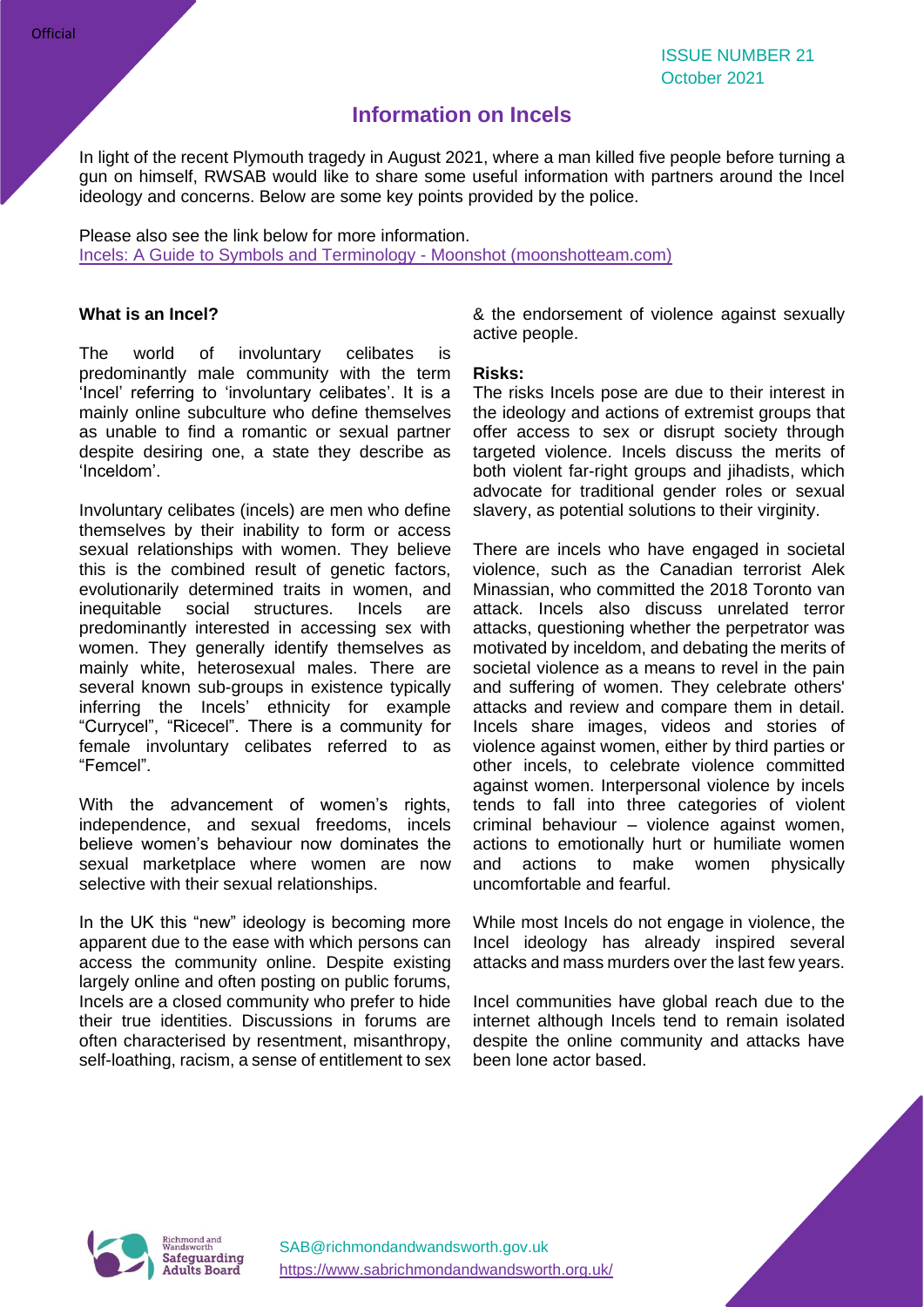#### **Safeguarding Adults National Network receives HSJ Award**

*By Marino Latour, Designated Safeguarding Adults Lead for Wandsworth, SWL Clinical Commissioning Group*

Congratulations to the Safeguarding Adults National Network (SANN) for receiving a 'Highly Commended Award' at the Health Service Journal (HSJ) Awards in Manchester in September 2021. The SANN is chaired by Professor Keith Brown and Co-chaired by Marino Latour, Designated Safeguarding Adults Professional for NHS South West London Clinical Commissioning Group.

Never have safeguarding services and support been so necessary and yet under so much pressure! [This video entry](https://vimeo.com/580198265) (password: HEE09) to the HSJ awards describes how SANN as a network adapted to innovative and creative ways to support safeguarding professionals and ultimately the whole health and social care sector via its work.

#### **Background**

The Safeguarding Adult National Network was established in 2017 as a safeguarding community of practice providing the national voice of adult safeguarding professional leads across health and care.

SANN aims are to:

- Develop strategic focus; encouraging health organisations to improve quality and share learning.
- Promote effective communication to ensure that learning from Safeguarding Adult Reviews (SARs) or other adult reviews are embedded in practice.
- Share examples of good practice.
- Collectively respond to national consultation documents.
- Promote 'Think Family' trauma-informed practice.
- Ensure that vulnerable citizens' voices, wishes and rights are upheld and promoted.

At the start of the Covid-19 pandemic in 2020 SANN realised there was an urgent need to broaden and strengthen its reach to support safeguarding colleagues across the system due to the immense disruption to society and

services. SANN's ambition changed to one where it wanted to provide supportive leadership across the whole sector. It moved to digitally enabled meetings, initially weekly and moving to fortnightly and expanded its membership of "safeguarders" – membership rapidly grew to over 400 members with an attendance of over 100 at every meeting. It became an energised community of practice where members felt supported, enabled to ask questions and seek solutions for complex problems; a place where national good practice was shared, and guidance crafted and distributed. Members came from across the whole spectrum of adult safeguarding including other partner organisations such as the Care Quality Commission (CQC), the Safeguarding Adult Board (SAB) Chairs network, SAB Managers network, the independent and voluntary sector.

At each meeting there was a presentation from a variety of leading experts to share best practice. This became an important, free highquality development opportunity for members on topics and issues that they were able to request.

The following are examples of themes that SANN members have worked on to produce guidance and information for organisations:

- Domestic abuse / Domestic Homicide Review.
- Scamming and fraud.
- Risks to people who are homeless and rough sleeping.
- Risks for people with learning disabilities.
- Risks for people who lack mental capacity.
- Risks for people with mental health problems or people who self-neglect.
- Immigration Assessment centres.
- GP support and development.

All this has been achieved without funding based on the commitment and enthusiasm of its members.